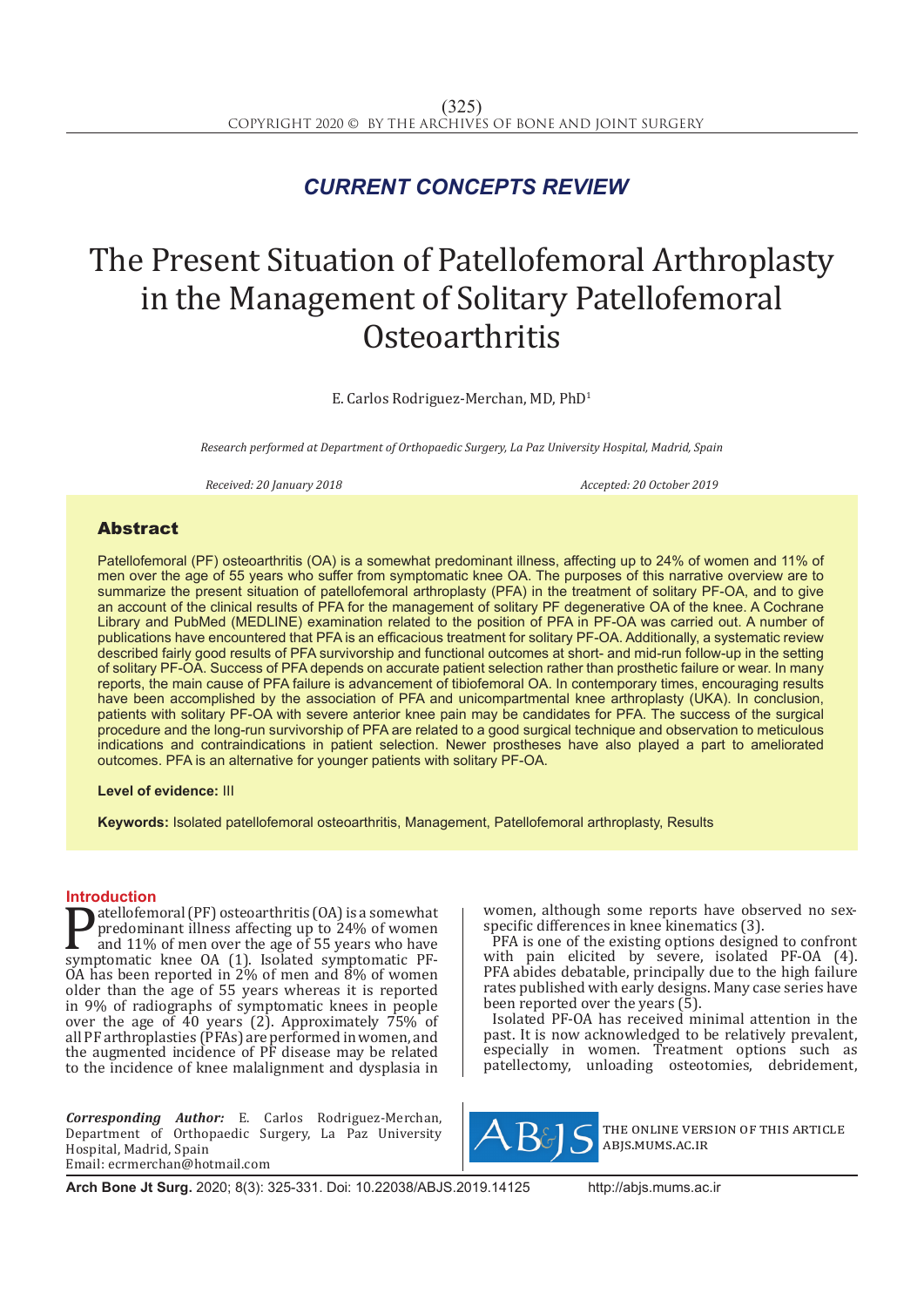THE ARCHIVES OF BONE AND JOINT SURGERY. ABJS.MUMS.AC.IR<br>VOUBALE & NUMBER 2, MAY 2020 VOLUME 8. NUMBER 3. MAY 2020

and cartilage transplant have not yielded long-term endurable benefits. Therefore, there is a necessity for a dependable PFA (6, 7).

The objectives of this narrative overview are to establish the present situation of PFA in the management of solitary PF-OA, and to give a description of the clinical outcomes of PFA for the treatment of solitary PF degenerative OA.

#### **Materials and Methods**

A Cochrane Library and PubMed (MEDLINE) search related to the role of PFA in PF-OA was carried out. The main criteria for selection were that the articles were focused in the role of PFA in PF-OA. Figure 1 shows our search strategies (PubMed /Medline and Cochrane Library). The searches were made since the existence of the search engines (PubMed and Cochrane Library) until 7 December 2018.

#### **Results**

Table 1 shows the results of the main reported studies on the role of PFA in PF-OA (3, 8-29).

#### **Discussion**

Cataloging and treatment of patients with isolated PF-OA are difficult. Many of these patients are seen at a young age and it is paramount to differentiate degenerative change in the PF joint from the other

diverse causes of anterior knee pain. When the diagnosis of isolated PF-OA has been made, nonoperative and conservative surgical procedures should be advised prior to prosthetic arthroplasty (30).

Severe OA of the knee is an incapacitating disease, with over 50,000 knee replacements carried out each year in the UK. Isolated PF-OA happens in over 10% of these patients with the management alternatives being PFA or total knee arthroplasty (TKA). While many surgeons opine that TKA is the 'gold standard' management for severe knee OA, PFA has unquestionable inherent advantages. Fundamentally, because this surgical procedure permits the patient to retain the majority of their own knee articulation; conserving bone-stock and the patients' own ligaments. PFA has also been acknowledged as a less 'invasive' surgical procedure than primary TKA, expediting a more fast recuperation. With the development of ameliorated designs and surgical procedures, interest in the use of PFA has augmented. The primary goal of the newer generation of PFA designs has been to more precisely replicate normal knee kinematics (31).

PFA has been an alternative for patients with painful PF-OA since the 1950's. Many of the initial failures were due to a combination of implant design and surgeon's technique (32). PFA can be an efficacious intermediary management for patients with isolated PF-OA. In



**Figure 1. Flow chart of our search strategy regarding the role of patellofemoral arthroplasty (PFA) in patellofemoral (PF) osteoarthritis (OA).**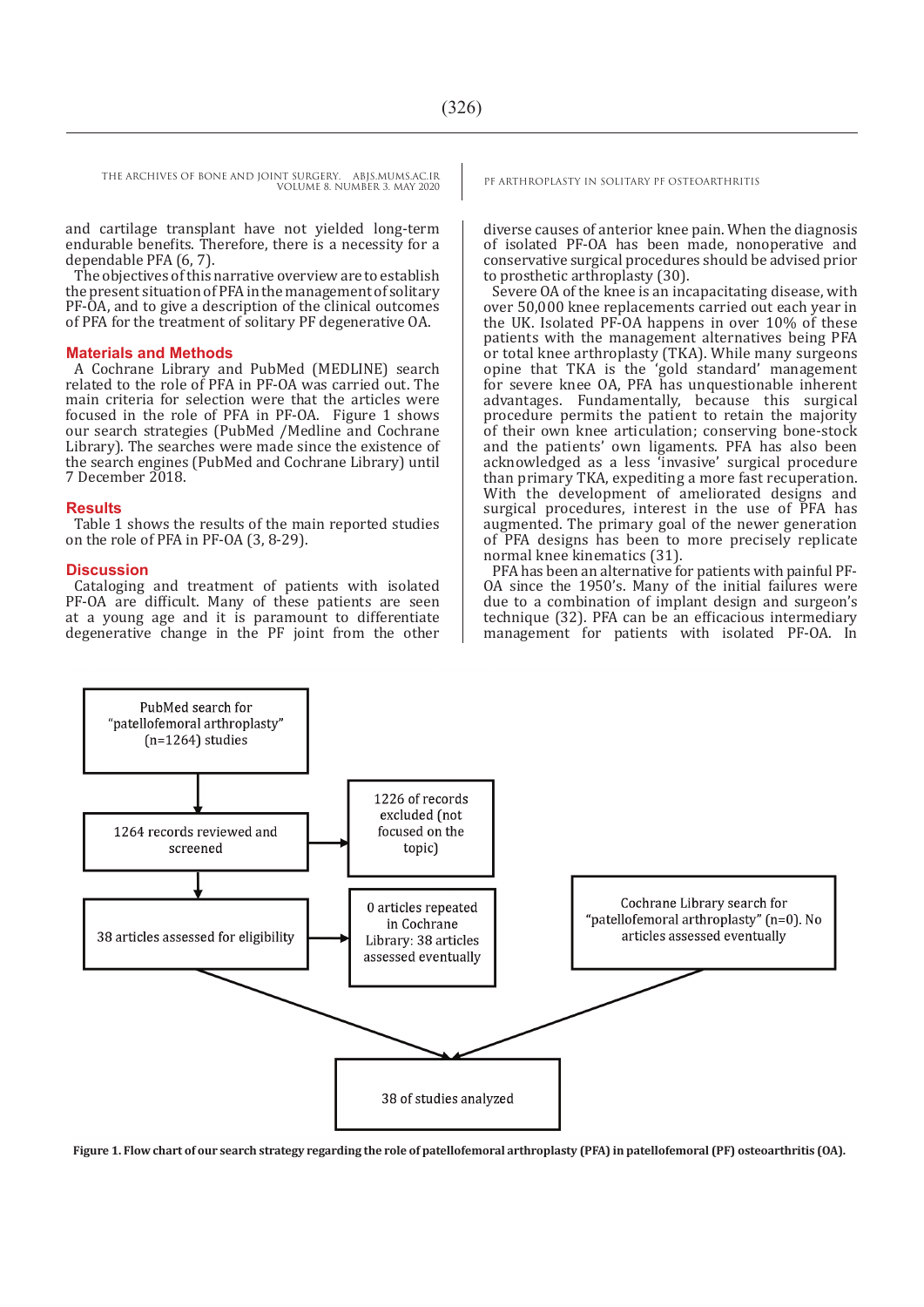PF ARTHROPLASTY IN SOLITARY PF OSTEOARTHRITIS THE ARCHIVES OF BONE AND JOINT SURGERY. ABJS.MUMS.AC.IR VOLUME 8. NUMBER 3. MAY 2020

| Table 1. Main papers on the role of patellofemoral arthroplasty (PFA) in isolated patellofemoral (PF) osteoarthritis (OA). |             |                                                                                                                                                                                                                                                                                                                                                                                                                                                                                                                                                                                                                       |  |  |  |  |
|----------------------------------------------------------------------------------------------------------------------------|-------------|-----------------------------------------------------------------------------------------------------------------------------------------------------------------------------------------------------------------------------------------------------------------------------------------------------------------------------------------------------------------------------------------------------------------------------------------------------------------------------------------------------------------------------------------------------------------------------------------------------------------------|--|--|--|--|
| <b>AUTHOR</b><br>[REFERENCE]                                                                                               | <b>YEAR</b> | <b>COMMENTS</b>                                                                                                                                                                                                                                                                                                                                                                                                                                                                                                                                                                                                       |  |  |  |  |
| Sreekumar et al (8)                                                                                                        | 2009        | Midterm results showed a success rate of around 80% to 90% with modern PFAs. The reported failure causes<br>associated with PFA include progressive tibiofemoral OA, patellar pain, catching or subluxation caused by soft-<br>tissue imbalance, component malposition, and problematic designs.                                                                                                                                                                                                                                                                                                                      |  |  |  |  |
| Gupta et al (9)                                                                                                            | 2010        | Historically, the outcomes with PFA have been inconsistent; recent developments in prosthesis design and surgical<br>indications have ameliorated the results of PFA.                                                                                                                                                                                                                                                                                                                                                                                                                                                 |  |  |  |  |
| Lonner $(3)$                                                                                                               | 2010        | PFA is an effective treatment for isolated OA of the anterior compartment of the knee. The best results were<br>obtained when there is no patellar malalignment, the prosthesis is appropriately aligned, the soft tissues are<br>balanced, and the implant has sound design features. The prevalence of PF dysfunction and failure caused by<br>patellar maltracking and catching has been considerably reduced by the use of contemporary implant designs<br>rather than earlier implant designs.                                                                                                                   |  |  |  |  |
| Lonner $(10)$                                                                                                              | 2010        | PFA has a legitimate role in the treatment of isolated anterior compartment OA. With onlay trochlear designs, early<br>patella instability problems have been reduced, leaving late tibiofemoral degeneration as the primary cause of<br>failure of PFAs. Several long-term studies have shown a rate of tibiofemoral degeneration of approximately 20%<br>at 15 years.                                                                                                                                                                                                                                               |  |  |  |  |
| Courtney et al (11)                                                                                                        | 2012        | PFA is a viable treatment option of the patient with isolated PF-OA. Some of the purported advantages of PFA<br>compared with TKA include less invasive approach, less bone resection and tissue destruction, decreased operative<br>time, shorter rehabilitation, better knee kinematics, and decreased blood loss.                                                                                                                                                                                                                                                                                                  |  |  |  |  |
| Akhbari et al (12)                                                                                                         | 2015        | PFA has a number of advantages over TKA, including being less invasive, preserving the unaffected parts of the<br>knee, allowing faster recovery and better range of motion and function.                                                                                                                                                                                                                                                                                                                                                                                                                             |  |  |  |  |
| Goh et al (13)                                                                                                             | 2015        | PFA is an option for younger patients with isolated PF-OA. Older PFAs had high failure rates due to poor design                                                                                                                                                                                                                                                                                                                                                                                                                                                                                                       |  |  |  |  |
| van der List et al<br>(14)                                                                                                 | 2017        | A systematic review showed that fairly good results of PFA survivorship and functional outcomes were reported at<br>short- and midterm follow-up in the setting of isolated PF-OA. Heterogeneity existed mainly in prosthesis design<br>and year the cohort started                                                                                                                                                                                                                                                                                                                                                   |  |  |  |  |
| Christ et al (15)                                                                                                          | 2017        | Success of PFA depends upon correct patient selection rather than implant failure or wear. Conversion of PFA to<br>TKA is technically similar to primary TKA, with similar post-operative pain relief and range of motion. However,<br>infection rates and complications requiring further surgery are more consistent with results seen in revision TKA                                                                                                                                                                                                                                                              |  |  |  |  |
| Pisanu et al (16)                                                                                                          | 2017        | The outcomes for PFA are quite variable with a trend toward good to excellent results, mainly owing to the<br>improvement in surgical techniques, patient selection, and implant design. The development of the second<br>generation of PFA improved the outcomes, which is attributed to the different trochlear designs.                                                                                                                                                                                                                                                                                            |  |  |  |  |
| Saffarini et al (17)                                                                                                       | 2018        | This study evaluated the accuracy of preoperative planning for patellofemoral arthroplasty (PFA) by comparing:<br>(1) virtual implant positioning simulated on pre-operative images versus (2) real implant positioning from post-<br>operative images. Pre-operative planning was insufficiently accurate to follow intra-operatively, the greatest<br>errors being angular alignment (varus-valgus and flexum-recurvatum). The clinical relevance of these findings<br>is that PFA is difficult to plan pre/operatively due to non-visibility of cartilage on CT scans and to trochlear<br>dysplasia in most cases. |  |  |  |  |
| Reihs et al [18]                                                                                                           | 2018        | This meta-analysis did not reveal significant differences in the comparison between developer over independent<br>publications and between 'first-generation-resurfacing' over 'trochlear-cutting' implants. 'Trochlear-cutting'<br>devices of PFA had slightly superior outcomes, but that benefit was not statistically significant. Nevertheless, these<br>authors recommended 'trochlear-cutting' devices for further use in PFA.                                                                                                                                                                                 |  |  |  |  |
| Middleton et al [19]                                                                                                       |             | These authors performed 103 PFA in 85 patients, mean age 64, mean follow up time 5.6 years, with 93 implants still<br>in situ. The Avon PFA delivered reproducible and effective pain relief and function to patients with isolated PF OA.<br>These authors believed that PFA had an important role to play, and they will continue to perform this procedure<br>for a carefully selected group of patients. Conversion to TKA does not and should not be regarded as failure of the<br>index operation.                                                                                                              |  |  |  |  |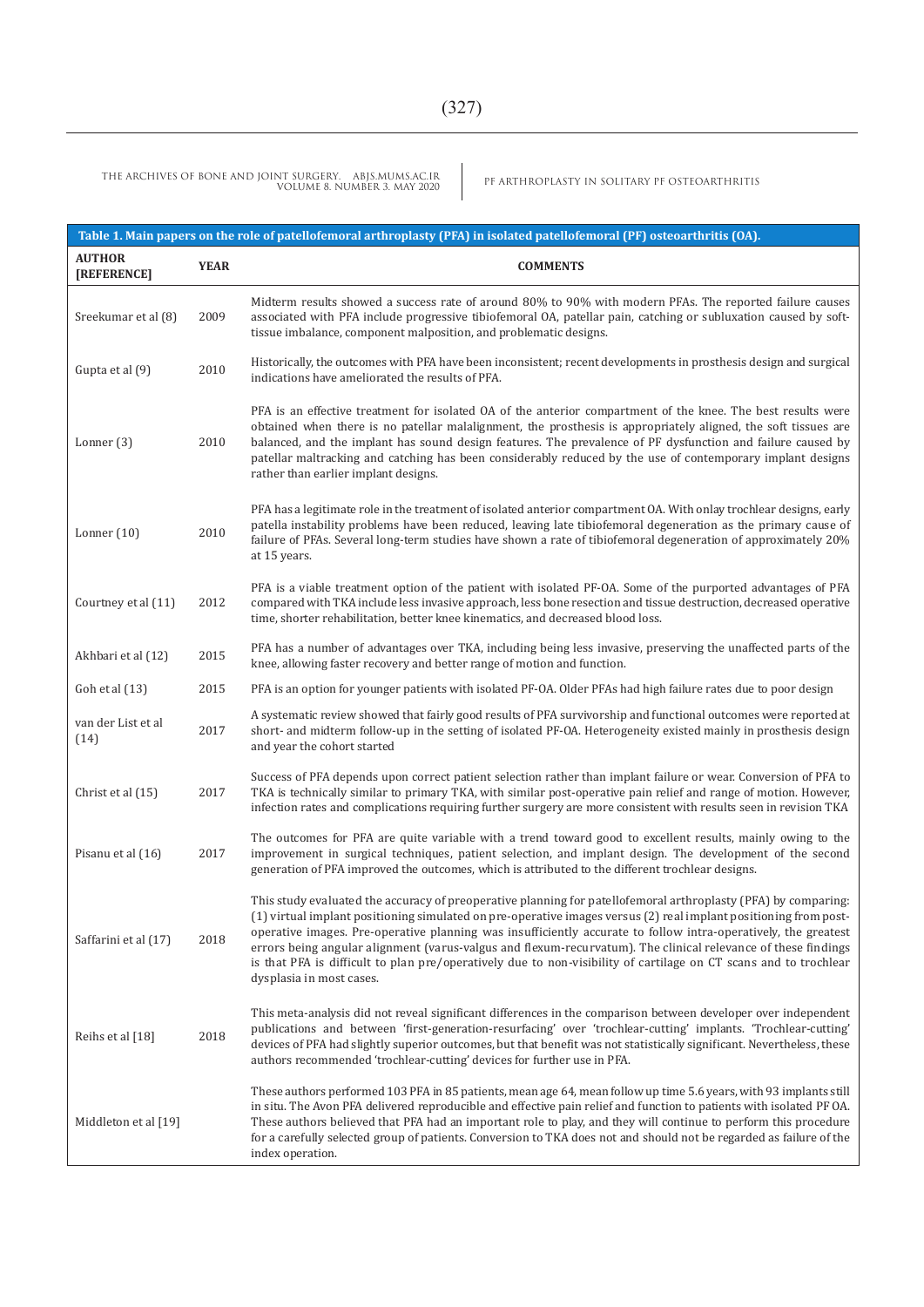PF ARTHROPLASTY IN SOLITARY PF OSTEOARTHRITIS THE ARCHIVES OF BONE AND JOINT SURGERY. ABJS.MUMS.AC.IR VOLUME 8. NUMBER 3. MAY 2020

| <b>Table 1 Continued.</b>     |      |                                                                                                                                                                                                                                                                                                                                                                                                                                                                                                                                                                                                                                                                                                                                                     |
|-------------------------------|------|-----------------------------------------------------------------------------------------------------------------------------------------------------------------------------------------------------------------------------------------------------------------------------------------------------------------------------------------------------------------------------------------------------------------------------------------------------------------------------------------------------------------------------------------------------------------------------------------------------------------------------------------------------------------------------------------------------------------------------------------------------|
| Odgaard et al (20)            | 2018 | Patients undergoing PFA obtained a better overall knee-specific quality of life than patients undergoing TKA<br>throughout the first 2 years after operation for isolated PF OA. At 2 years, only KOOS function differs between<br>patients undergoing PFA and those undergoing TKA, whereas other PRO dimensions do not show a difference<br>between groups. The observations can be explained by patients undergoing PFA recovering faster than patients<br>undergoing TKA and the functional outcome being better for patients undergoing PFA up to 9 months. Patients<br>undergoing PFA regain their preoperative ROM, whereas patients undergoing TKA at 2 years have lost 10° of ROM.<br>These authors found no differences in complications. |
| Van Joubergen et<br>al $(21)$ | 2018 | The findings of this study showed that when using the medial malleolus as a landmark to guide rotation, the<br>femoral component of the PFA was oriented in external rotation relative to the anatomical transepicondylar axis in<br>80% of knees. This study did not show a relation between the amount of external rotation and clinical outcomes.                                                                                                                                                                                                                                                                                                                                                                                                |
| Perrone et al (22)            | 2018 | The aim of this study was to compare Oxford Knee Score (OKS), KOOS-PS and Kujala Score results in patients<br>who received either PFA or TKA with and without patella resurfacing in the treatment of knee OA. No statistical<br>significance was found for OKS, KOOS-PS and Kujala scores between the three groups. However, patients with PFA<br>experienced higher levels of pain.                                                                                                                                                                                                                                                                                                                                                               |
| Cuthbert et al (23)           | 2018 | This comprehensive review of PFA in the literature to date concluded that, in carefully selected patients, PFA is<br>worthy of consideration as a functionally superior and economically beneficial joint-preserving procedure -<br>delaying TKA until implant failure or tibiofemoral OA progression.                                                                                                                                                                                                                                                                                                                                                                                                                                              |
| Strickland et al (24)         | 2018 | These authors reported that advances in patient selection, implant design, and surgical technique have resulted in<br>improved performance and longevity of these implants. Although short- and mid-term data for modern PFA appear<br>promising, further long-term clinical studies are needed to evaluate how new designs and technologies will affect<br>patient outcomes and long-term implant performance.                                                                                                                                                                                                                                                                                                                                     |
| Metcalfe et al (25)           | 2018 | A total of 558 Avon PFA in 431 patients, with minimum two-year follow-up, were identified from a prospective<br>database. Patient-reported outcomes and implant survivorship were analyzed, with follow-up of up to 18 years.<br>Satisfactory long-term results were obtained with the Avon PFA, with maintenance of patient-reported outcome<br>measures (PROMs), satisfactory survival, and low rates of loosening and wear.                                                                                                                                                                                                                                                                                                                      |
| Ajnin et al (26)              | 2018 | A total of 43 FPV (Femoro Patella Vialli) PFA were implanted in 32 patients. Mean follow-up was 65 months.<br>Midterm results with FPV prosthesis demonstrated that moderate outcomes can be achieved. PFA may be used to<br>delay TKA but judicious patient selection to identify truly isolated PF OA is necessary. Chondral lesion in weight<br>bearing area can lead to early implant failure. The main cause of failure was progressive tibiofemoral OA.                                                                                                                                                                                                                                                                                       |
| Bunyoz et al (27)             | 2018 | A systematic search showed excellent postoperative weighted mean AKSS knee scores in both the second-<br>generation PFA group and in the TKA group, suggesting that both surgical options can result in a satisfying patient-<br>reported outcome. Higher revision rates in the second-generation PFA studies may in part be due to challenges<br>related to patient selection. Based on evaluation of PROMs, the use of second-generation PFA seemed to be an equal<br>option to TKA for treatment of isolated PF OA in appropriately selected patients. Hopefully, this can be considered<br>by physicians in their daily clinical work.                                                                                                          |
| Godshaw et al (28)            | 2018 | A 37-year-old female with a contralateral right below-knee amputation and progressive left PF OA had failed<br>multiple conservative treatment modalities. She underwent isolated PFA using an inlay-designed implant.<br>Inlay PFA was a valid treatment option for isolated PF OA. Successful results can be achieved with this procedure<br>after failure of conservative measures in patients with limited or no evidence of tibiofemoral OA.                                                                                                                                                                                                                                                                                                   |
| Imhoff et al (29)             | 2018 | These authors evaluated the clinical and radiographic outcomes and survivorship at 2 and 5 years after isolated<br>contemporary inlay PFA. Thirty-four patients were prospectively enrolled in the study and were evaluated<br>preoperatively and at 2 and 5 years postoperatively. Five of the 34 patients were lost to follow-up resulting in a<br>final follow-up rate of 86%. A total of six patients (17.1%) failed leaving a survival rate of 91% after 2 years and<br>83% after 5 years. The main cause for postoperative failure was persistent knee pain; however, no significant<br>preoperative risk factor in patient characteristics could be identified.                                                                              |

TKA = Total knee arthroplasty; ; KOOS = Knee Injury and Osteoarthritis Outcome Score; KOSS-PS = KOOS Physical Function Short Form; AKSS = American Knee Society Score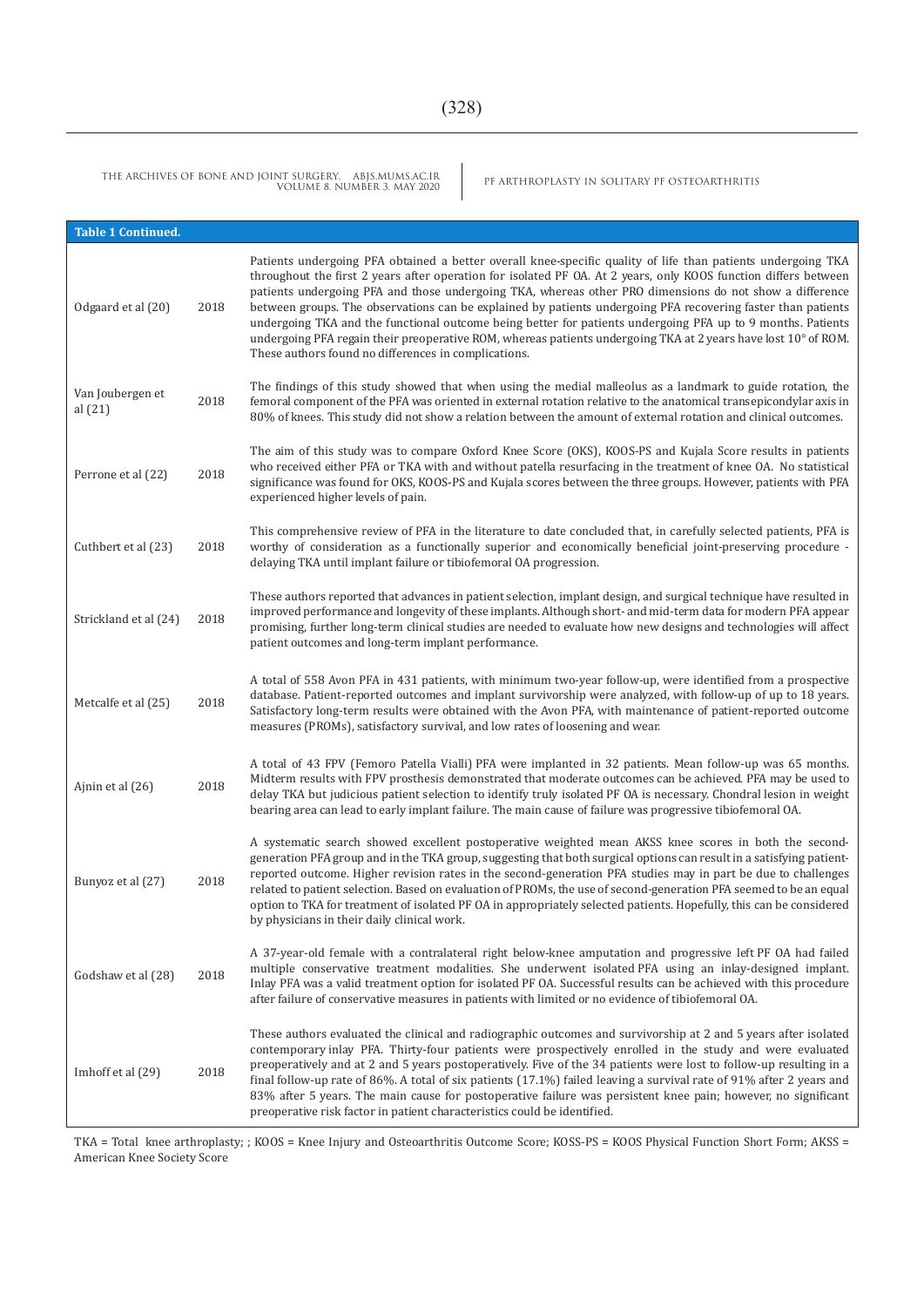THE ARCHIVES OF BONE AND JOINT SURGERY. ABJS.MUMS.AC.IR PE ARTHROPLASTY IN SOLITARY PF OSTEOARTHRITIS

VOLUME 8. NUMBER 3. MAY 2020

the absence of patellar malalignment, outcomes are improved when a design with sound geometric features is utilized, the prosthesis is adequately aligned, and the soft tissues are balanced. Although preceding prosthesis designs resulted in a relatively high percentage of failure due to PF maltracking, PF catching, and anterior knee pain, newer prosthesis designs exhibit promise in decreasing the rate of PF dysfunction. Advancing tibiofemoral cartilage degradation is another so-called failure mechanism; such advancing degeneration emphasizes the significance of limiting the surgical technique to patients who do not have tibiofemoral chondromalacia. Considering that long-run failure as a result of tibiofemoral degradation may happen in around 25% of patients, PFA may be considered an intermediary procedure for selected patients with PF-OA (33).

The outcomes of PFA have been improved over the past three decades along with improvement in the surgical techniques. Moreover, patellofemoralrelated problems have been decreased such as patellar maltracking, and catching following PFA. While these problems were attributed to mistakes in surgical techniques or component malposition, the design of the trochlear component might have been another reason.. Contemporary PFAs have a decreased rate of such problems related to patellar maltracking that typically plagued earlier generation designs (34).

Successful PFA depends on proper patient selection, accurate prosthesis design, and precise surgical procedure (35). The trochlear components have changed from inlay-style to onlay-style designs, which have decreased the rate of patellar instability [Figures 2; 3



**Figure 2. Inlay design patellofemoral arthroplasty (PFA). Figure 3. Onlay design patellofemoral arthroplasty (PFA).**

Table 2]. Reducing the risk of patellar instability with onlay-design PFAs has improved mid-term and longterm outcomes and leaves progressive tibiofemoral osteoarthritis as the principal failure mechanism beyond 10 to 15 years (36, 37).

PFA keeps on controversial, mainly due to the high failure percentages published with early implants. A number of case series have been reported over the years, which depict the outcomes with various first- and secondgeneration prostheses. First-generation resurfacing designs had relatively elevated failure percentages in the medium run. Second-generation prostheses, with femoral cuts based on TKA designs, have yielded more encouraging medium-term outcomes.

The earliest PFA design was a solitary resurfacing of the patella with a screw-on Vitallium patellar shell. Despite initial promising results, it was speedily left behind due to extreme wear in the trochlear groove. The first generation of comprehensive PFA (both sides) solely replaced the trochlear cartilage maintaining the subchondral bone untouched (inlay design); consequently, the location of the PFA was connected to the anatomy of the natural trochlea. Additionaly, the trochlear component was placed flush with the encircling cartilage, the rotational lining up was parallel to the trochlear tilt, the mediolateral coverage was restricted, and the surgical technique was principally free hand. The results of first-generation PFA were favorable in the short-run, yielding early pain mitigation, but the results were not sustained over time and more than 50% of the prostheses failed in the mid- to long-run follow-up with an elevated reoperation rate (16).

The second-generation PFA was arranged to yield better clinical results and solve the problems of the previous design, principally related to maltracking and instability. These prostheses utilized identical anterior femoral cuts as in TKA and entirely replaced the anterior part of the knee (onlay design). Moreover, these were defined by a wide trochlear flange that became narrower in its distal part, a valgus tracking angle and a good coincidence

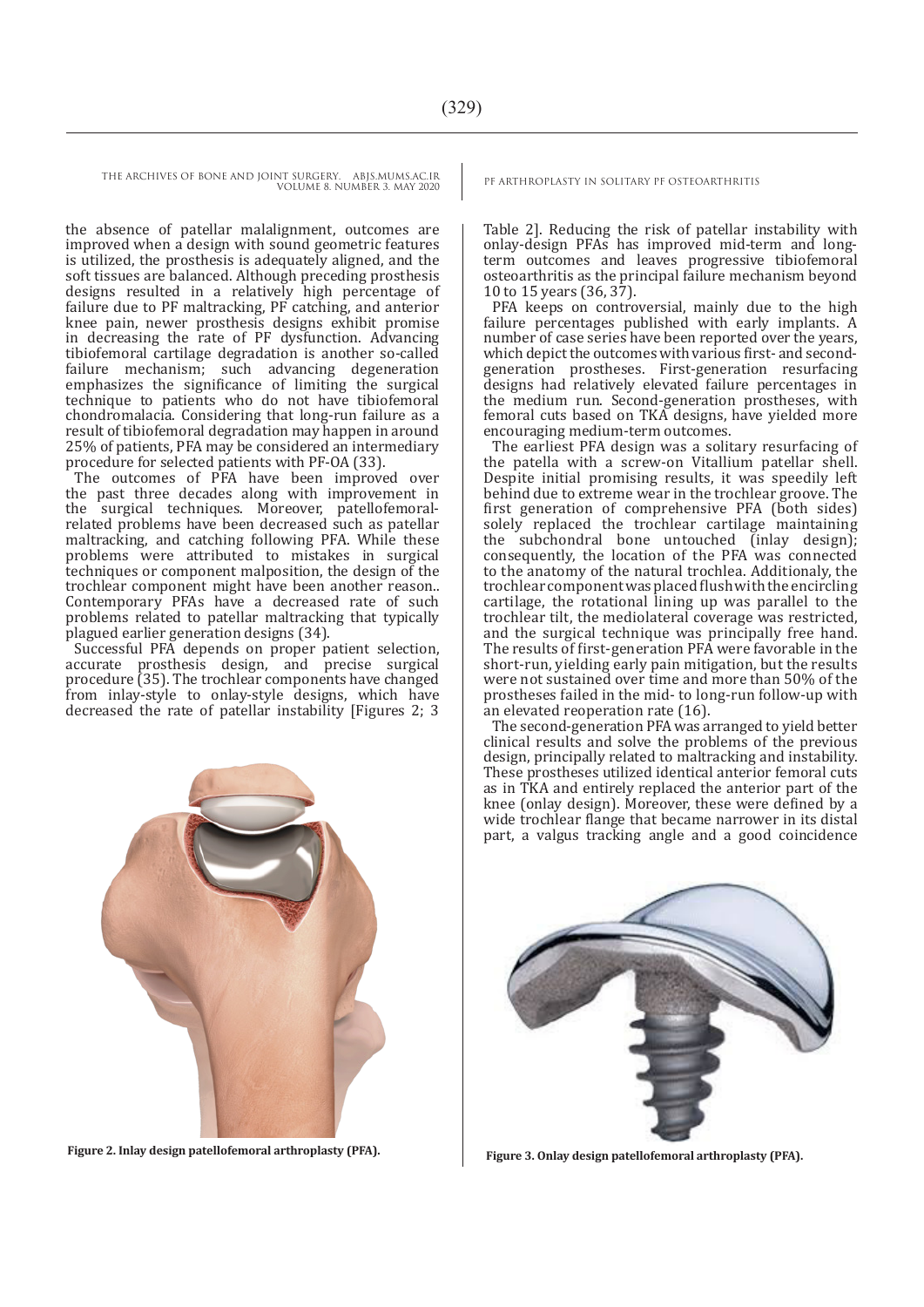THE ARCHIVES OF BONE AND JOINT SURGERY. ABJS.MUMS.AC.IR PE ARTHROPLASTY IN SOLITARY PF OSTEOARTHRITIS VOLUME 8. NUMBER 3. MAY 2020

| Table 2. Generalized design characteristics of inlay and onlay designed patellofemoral arthroplasties (AP=Anteroposterior) |                                          |                                                     |  |  |  |
|----------------------------------------------------------------------------------------------------------------------------|------------------------------------------|-----------------------------------------------------|--|--|--|
| <b>CHARACTERISTICS</b>                                                                                                     | <b>ONLAY</b>                             | <b>INLAY</b>                                        |  |  |  |
| Positioning                                                                                                                | Inset flush with native throchlea        | Replaces entire throchlea, perpendicular to AP axis |  |  |  |
| Rotation                                                                                                                   | Determined by native trochlea            | Set by surgeon, perpendicular to AP axis            |  |  |  |
| Width                                                                                                                      | Narrower                                 | Wider                                               |  |  |  |
| Proximal extension                                                                                                         | No further than native trochlear surface | Extends further proximal than native trochlea       |  |  |  |

all over the whole range of motion, eluding catching, snapping, or popping (16).

Nowadays, inlay implants have been mostly abandoned and onlay implants are mainly used worldwide (16).

Short-run adverse events are commonly related to patellar maltracking, while long-run adverse events are habitually related to advancement of OA in the tibiofemoral articulation. Implant loosening and polyethylene wear are rare. In general, innovative betterments in prosthesis design and surgical techniques have produced better short- and mediumrun results. Despite this, more research is compulsory to determine the long-run outcomes ofcontemporary implant designs (38).

In conclusion, solitary PF-OA is an uncommon illness, whose treatment is defiant and debatable. PFA can be an efficacious management for this illness. The basic concepts of <sup>a</sup> PFA have changed through the years, resulting in more anatomic prostheses and reproducible surgical procedures. The results of PFA are rigidly related to surgical indications, implant model and adequate surgical procedure.

#### **Acknowledgements**

There are no acknowledgements.

E. Carlos Rodriguez-Merchan MD PhD1

1 Department of Orthopaedic Surgery, La Paz University Hospital, Madrid, Spain

#### **References**

- 1. Walker T, Perkinson B, Mihalko WM. Patellofemoral arthroplasty: the other unicompartmental knee replacement. J Bone Joint Surg Am. 2012; 94(18): 1712-20.
- 2. Monk AP, van Duren BH, Pandit H, Shakespeare D, Murray DW, Gill HS. In vivo sagittal plane kinematics of the FPV patellofemoral replacement. Knee Surg Sports Traumatol Arthrosc. 2012; 20(6):1104-9.
- 3. Lonner JH. Patellofemoral arthroplasty. Orthopedics. 2010; 33(9):653.
- 4. Cannon A, Stolley M, Wolf B, Amendola A. Patellofemoral resurfacing arthroplasty: literature review and description of a novel technique. Iowa Orthop J. 2008; 28(1):42-8.
- 5. Lustig S, Magnussen RA, Dahm DL, Parker D. Patellofemoral arthroplasty, where are we today? Knee Surg Sports Traumatol Arthrosc. 2012; 20(7):1216-26.
- 6. Lonner JH. Patellofemoral arthroplasty: pros, cons, and design considerations. Clin Orthop Relat Res. 2004; 428(1):158-65.
- 7. Lotke PA, Lonner JH, Nelson CL. Patellofemoral arthroplasty: the third compartment. J Arthroplasty. 2005; 20(4 Suppl 2):4-6.
- 8. Sreekumar R, Subramanian S, Mohammed A.

Patellar button dissociation in a mobile-bearing LCS patellofemoral joint arthroplasty. J Knee Surg. 2009; 22(3):275-8.

- 9. Gupta RR, Zywiel MG, Leadbetter WB, Bonutti P, Mont MA. Scientific evidence for the use of modern patellofemoral arthroplasty. Expert Rev Med Devices. 2010; 7(1):51-66.
- 10.Lonner JH. Patellofemoral arthroplasty. Instr Course Lect. 2010; 59(1):67-84.
- 11.Courtney J, Liebelt D, Nett MP, Cushner FD. Blood loss and transfusion rates following patellofemoral arthroplasty. Orthop Clin North Am. 2012; 43(5): e44-7.
- 12.Akhbari P, Malak T, Dawson-Bowling S, East D, Miles K, Butler-Manuel PA. The Avon patellofemoral joint replacement: mid-term prospective results from an independent centre. Clin Orthop Surg. 2015; 7(2):171-6.
- 13.Goh GS, Liow MH, Tay DK, Lo NN, Yeo SJ. Fouryear follow up outcome study of patellofemoral arthroplasty at a single institution.  $\int$  Arthroplasty. 2015; 30(6):959-63.
- 14.van der List JP, Chawla H, Villa JC, Pearle AD. Why do patellofemoral arthroplasties fail today? A systematic review. Knee. 2017; 24(1):2-8.